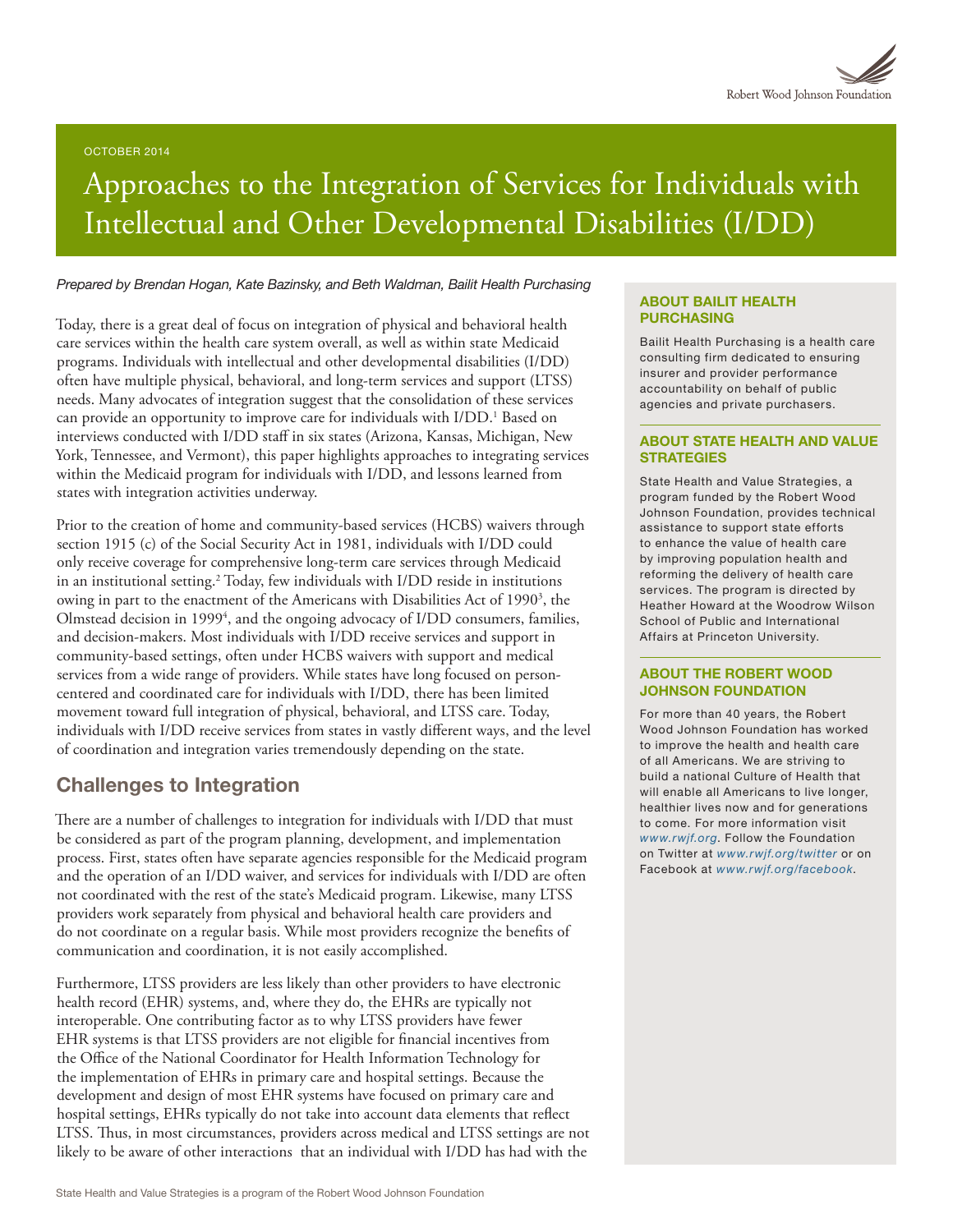health care system. While providers committed to coordination and integration may communicate in the absence of integrated EHRs via telephone, email, or fax, to be effective, communication across providers must be comprehensive and consistent.

Finally, some individuals with I/DD and their families, advocates, and providers fear that integration with physical and mental health will result in a reduction in services, and a move to "medicalize" services, including narrower criteria for receiving HCBS to support functional needs that are particularly important to individuals with I/DD remaining and thriving in a community-based setting (e.g., housing, employment, and day supports). State approaches to integration must address stakeholder concerns and ease these fears.

Centers for Medicare & Medicaid Services (CMS) recently released a new HCBS rule to help clarify state plan and waiver authorities, providing states with clearer expectations for personcentered planning in the context of HCBS programs to encourage state innovation around integration.

# Approaches to Integration

As part of a greater push for integration in health care, some states have introduced new models of service delivery for persons with I/DD that attempt to move care along the continuum toward full integration, while preserving the important LTSS necessary for individuals with I/DD to continue to reside in the community and enjoy fulfilling lives. In moving toward integration, it is important to ensure that persons with I/DD are treated with respect and dignity; their rights are protected; available services foster independence and personal choice; services enable people to fully participate in family, community, and work life; and they receive outcome-based services and support.5

Below are three different approaches states are using to increase care integration for persons with I/DD, including:

- 1. Managed LTSS (Arizona)
- 2. Integration through addition of a case manager/coordinator (Tennessee, Vermont, and Michigan)
- 3. Comprehensive managed care for full array of services, including physical, behavioral health, and LTSS (New York and Kansas)

## Managed LTSS

**Arizona** has one of the nation's oldest integrated programs for LTSS services. Arizona's Department of Economic Security, Division of Developmental Services manages all LTSS with a capitated payment from the state Medicaid program. The Division is responsible for delivering all services for which individuals with I/DD are eligible under the state's I/DD waiver, providing the agency with significant flexibility in terms of the delivery of LTSS, and health and behavioral health services. The Arizona results are impressive: There is no waiting list for services for individuals who meet both financial and clinical eligibility for the I/DD waiver, high client satisfaction, and strong performance on national core indicators.<sup>6</sup>

### National Core Indicators

National Core Indicators (NCI) is a voluntary effort by public developmental disabilities agencies to measure and track performance to help states target human services spending to practices that work. NCI is a joint venture between the National Association of State Directors of Developmental Disabilities Services (NASDDDS), involved states, and the Human Services Research Institute. The core indicators are standard measures to assess the outcomes of services provided to individuals and families. Indicators are grouped into the following categories: individual outcomes, health, welfare, rights, system performance, staff stability, and family indicators. More details can be found at: *www.nationalcoreindicators.org/indicators/.* Currently, 39 states and the District of Columbia participate in NCI. The U.S. Department of Health and Human Services Administration on Intellectual and Developmental Disabilities has awarded NASDDDS a multiyear project to expand participation in NCI to all states.

## Integration Through Addition of a Case Manageror **Coordinator**

A number of states, including Tennessee, Vermont, and Michigan, have implemented programs aimed at improving integration for persons with I/DD through use of a dedicated case manager responsible for coordinating all care for an individual, regardless of the funding source for the services.

**Tennessee** delivers LTSS services separately from physical and behavioral health services for the I/DD population. Through its Select Community program, Tennessee introduced a coordinated care model for the full range of health care services, including LTSS, for a portion of the I/DD population. Participating individuals work with a nurse case manager, who manages an integrated plan of health care for the individual's physical and behavioral health care needs across services and delivery settings. Each participant also works with an independent support coordinator, who manages the plan of care for the individual's LTSS waiver services. The Select Community program utilizes structured coordination protocols to help facilitate this process and the communication across the case managers.

**Vermont** provides all individuals receiving services through the state's Developmental Disabilities Services program with a case manager who is responsible for developing an individual support agreement to identify that individual's service and support goals and improve care integration. This person-centered planning approach aims to be holistic and consider the many dimensions of the individual with I/DD's life, resulting in an integrated support plan. State staff report that while the patient-centered planning approach and individual support agreements could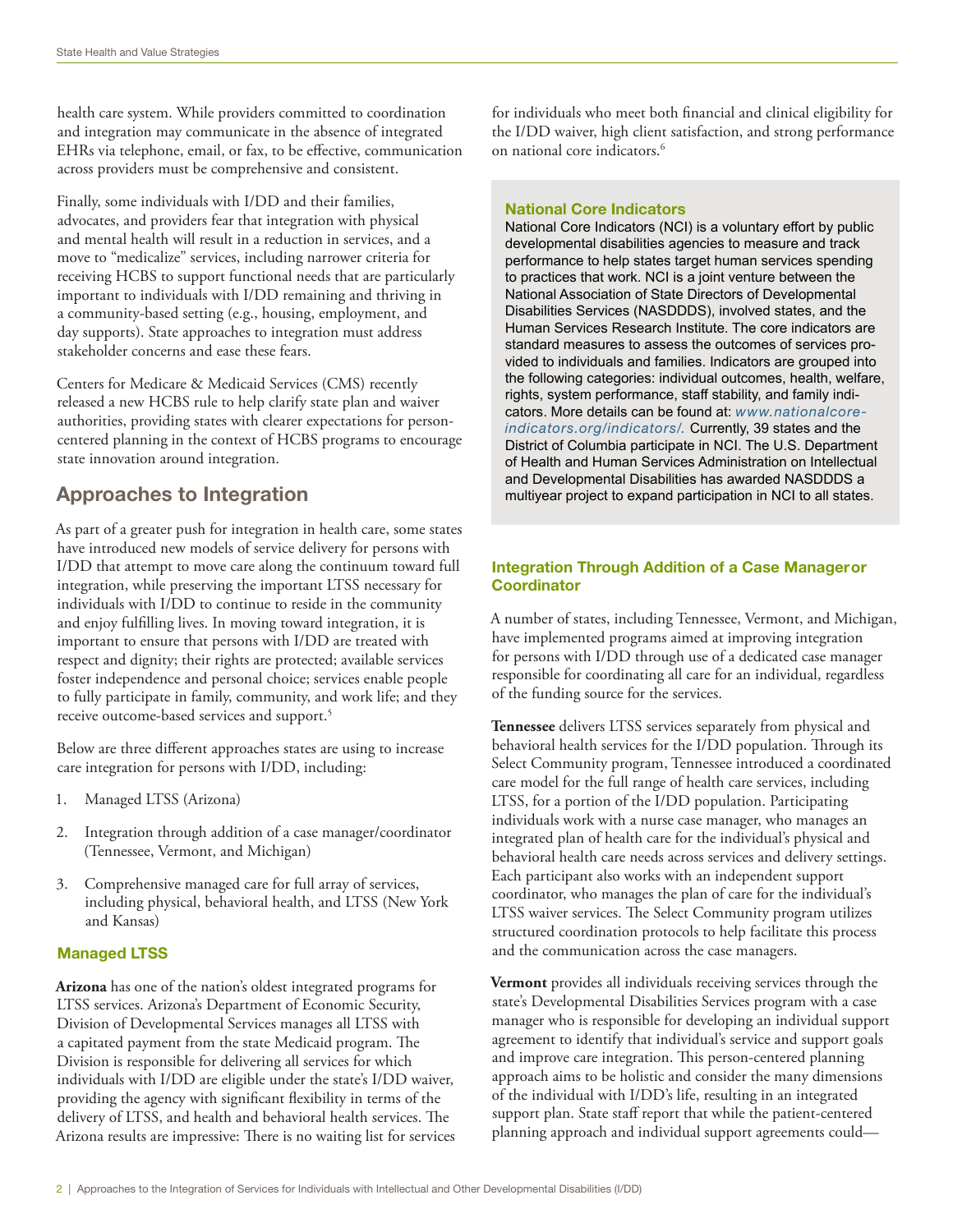and often should—include consideration of health concerns for individuals with medical conditions, the medical aspects of care are not consistently included in the plan as case managers tend to focus on LTSS services.

While medical and behavioral health providers may consult in an initial care plan and in treatment as needed, in most cases, agencies and medical or behavioral health professionals do not work from the same care plan. However, I/DD services providers appropriately document and follow-up on health care needs as part of each individual's support agreement. The health and wellness guidelines of the Department of Disability, Aging and Independent Living (DAIL) reinforce the importance and focus on health care. Registered nurses often participate in DAIL's quality reviews of provider agencies in an effort to ensure compliance with these guidelines. However, intermittent consultations between providers do not solve the problem of improving care coordination across all providers on an ongoing basis.

Vermont hopes to continue to bridge gaps in provider communication and service integration by including individuals with I/DD into the state's Medicaid accountable care organization (ACO) program. To achieve this goal, the Medicaid ACOs would facilitate development of care teams across disciplines to work together on assessment and care planning processes.

**Michigan** is working to develop a new system to better coordinate the care for dually eligible individuals, including those with I/DD. Its Care Bridge demonstration program is designed to increase coordination across LTSS, physical, and behavioral health care services.

Today, Michigan operates separate managed care systems for physical and behavioral health care. The state provides physical health services for the I/DD population through its standard physical health managed care organizations (MCOs), and provides LTSS and behavioral health services through its behavioral health plan, which operates as a prepaid inpatient health plan (PIHP). Through the PIHPs, each person with I/DD is paired with a designated case manager with expertise in working with I/DD. The case manager helps create a personcentered plan for the individual, which is focused primarily on the provision of LTSS and behavioral health services provided through the PIHP. Michigan's statewide Care Bridge program pairs the existing case managers with a Care Bridge care coordinator to manage care across all services, supports, settings, and plans.

### Comprehensive Managed Care

**New York** is undertaking a system transformation project designed to increase integration of services and person-centered care by moving its I/DD population into managed care through its People First 1915 (b) and (c) Medicaid waiver. The People First waiver, set to be implemented soon, subject to final

approval from CMS, includes two newly integrated managed care initiatives that may serve individuals with I/DD. These initiatives include Developmental Disabilities Individual Support and Care Coordination Organizations (DISCOs), which are nonprofit entities that will operate as specialized managed care plans for the I/DD population, and the Fully Integrated Duals Advantage plans, which are focused more broadly on the dually eligible population but may include individuals with I/DD on a voluntary basis.

The DISCOs will receive a capitated payment and will be responsible for assessing the needs of individuals with I/DD, providing covered services, and reporting quality outcomes. Using a phased approach, New York will first provide DISCOs with responsibility for LTSS. However, officials plan to have the DISCOs transition into comprehensive managed care plans that are responsible for providing the full range of services beginning in 2015. In addition to having all of the funding and management funneled through a centrally managed structure, New York plans to implement an accompanying health information technology (HIT) system that will enable real-time sharing of health and safety data across all providers, in an effort to improve person-centered planning, communication among providers, program satisfaction, and outcomes, as well as reduce costs.

**Kansas** transitioned 8,000 individuals with I/DD into comprehensive managed care in early 2014. Prior to the transition, Kansas conducted a research study that examined the utilization patterns and quality metrics of those with I/DD, and found significant opportunities to improve their health and wellbeing through better preventive measures. As part of its planning process, Kansas held more than 100 outreach events to hear from consumers, families, and guardians about the transition. During the process, Kansas overemphasized the savings related to the move to managed care (an estimated reduction in growth of 2 percent), leading stakeholders to worry that there would be a direct cut to services, despite state assurance that the reduction in cost would be applied to reducing waiting lists.

#### Additional Options

While it currently serves frail, elderly individuals, the PACE model might also inform discussions about improving care coordination and integration for individuals with I/DD who don't meet current PACE requirements. The PACE model is a fully integrated care model that offers all medical, behavioral, and long-term services and support for its enrollees. PACE combines the intensity and personal touch of a provider with the coordination and efficiency of a health plan. The PACE interdisciplinary team delivers much of the care directly, enabling them to personally monitor participants' health and respond rapidly with any necessary changes. The PACE team is also responsible for managing and paying for services delivered by contract providers, such as hospitals, nursing homes, and specialists.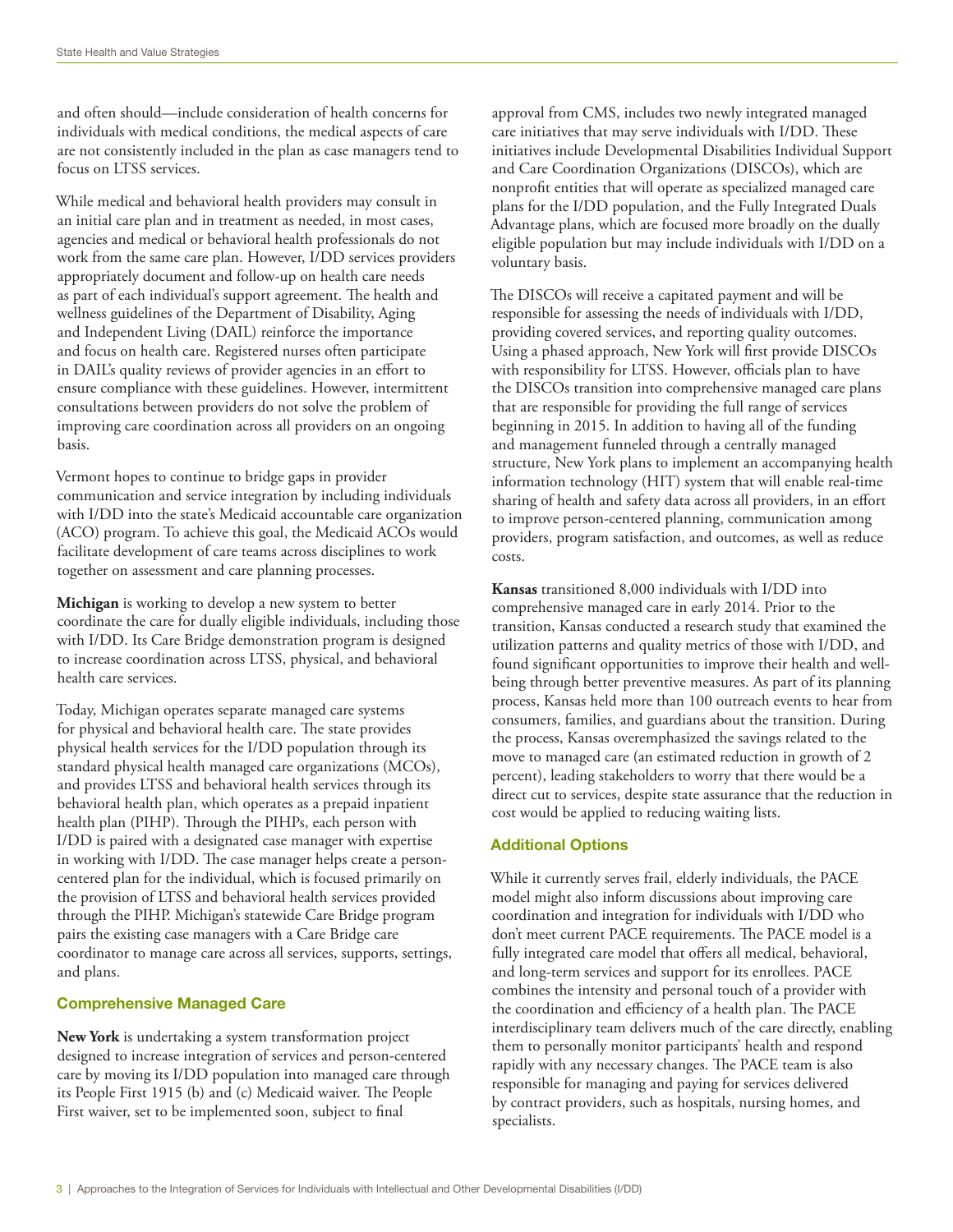Some organizations are currently exploring ways to adapt PACE to serve younger individuals with disabilities, including individuals with I/DD. Notably, President Obama's most recent federal budget included a funding request for a pilot program for PACE organizations serving those under the age of 55.

# Recommended Strategies in Facilitating Reform of Programs That Serve the I/DD Population

States considering integration of care for the I/DD population can learn from the experiences of the states highlighted in this brief. As states approach integration, we recommend Medicaid directors consider what makes other managed care programs successful within their state, and take the following steps:

- 1. Enlist stakeholder support and buy-in.
- 2. Dedicate sufficient state staff time and resources to the project.
- 3. Encourage use of HIT to support change.

#### Enlist Stakeholder Buy-In and Support

It is essential to build trust with individuals with I/DD, their families, caregivers, guardians, and advocates. Without a foundation of trust, any state attempts to explain why programmatic changes will improve care are likely to not be heard. To secure buy-in, states should engage stakeholders from the very beginning of the project and focus the discussion on how proposed changes will improve care and enhance services, not on the potential savings. Engaging stakeholders can be timeconsuming, which is why a transparent and deliberate process is critical from start to finish.

#### Dedicate Sufficient State Staff Time and Resources

It is also critical to recognize the amount of state staff time and attention the reform process takes. As a Michigan state staff member noted, "Getting big systems that have previously operated in parallel and haven't communicated well to work together takes time and takes energy." Intense engagement in the design process by organizational leadership will send a very strong message throughout the agency about the importance of this initiative and the need for engagement at all levels.

#### Encourage Use of HIT to Support Change

While new HIT systems alone will not knit together a fragmented system, they will at least offer providers the opportunity to exchange information under appropriate confidentiality requirements and without requiring that they go through a cumbersome manual process. Technology cannot replace communication; it should be a means to improve communication, bidirectional information/data exchange, and integration of services. Until there are interoperable EHRs, states and providers

should put processes in place to consistently utilize "lower-tech" options of communication; including: telephone, fax, email, and in-person meetings.

# **Conclusion**

States have utilized a number of approaches aimed at improving care provided to the I/DD population. State Medicaid directors should work closely with their I/DD counterparts to understand the gaps in coverage in their state, and to determine the best approach to improve care delivery so that an individual with I/DD is cared for in a person-centered, holistic manner. The goal of providing comprehensive and coordinated services to the I/DD population should remain the same, whether the vehicle is an integrated standalone plan or in other broader integration reforms, such as duals demonstration projects, health home initiatives accountable care organizations, or more traditional managed care.

Giving one entity the responsibility for managing the funding and delivery of all services to the I/DD population could provide that organization with more flexibility, increase communication, and help eliminate duplication of services resulting in increased efficiency. However, without substantial efforts to ensure integration and coordination of services at the point of care, changes to the financial mechanisms may not result in improvements in the quality of care. While financial fragmentation is a key barrier, it is unrealistic to believe that simply consolidating funding under one entity, without any additional support for providers or delivery system changes, will improve the quality of care for individuals with I/DD. As states implement integration approaches, close attention should be paid to the extent to which service delivery changes actually accompany the financial reforms.

# Appendix

#### List of Interviewees

- 1. Larry Latham, assistant director, Division of Developmental Disabilities, Arizona Department of Economic Security
- 2. Shawn Sullivan, secretary, Kansas Department for Aging and Disability Services
- 3. Linda Zeller, deputy director; Debra Tsutsui, director of planning and quality management; and Charlyss Ray, department specialist, Michigan Behavioral Health and Developmental Disabilities Administration, Michigan Department of Community Health
- 4. Gerald Huber, acting deputy commissioner; Katherine Bishop, director of the Person Centered Services Design Program; and Tamika Black, deputy director, New York State Office for People with Developmental Disabilities Administration